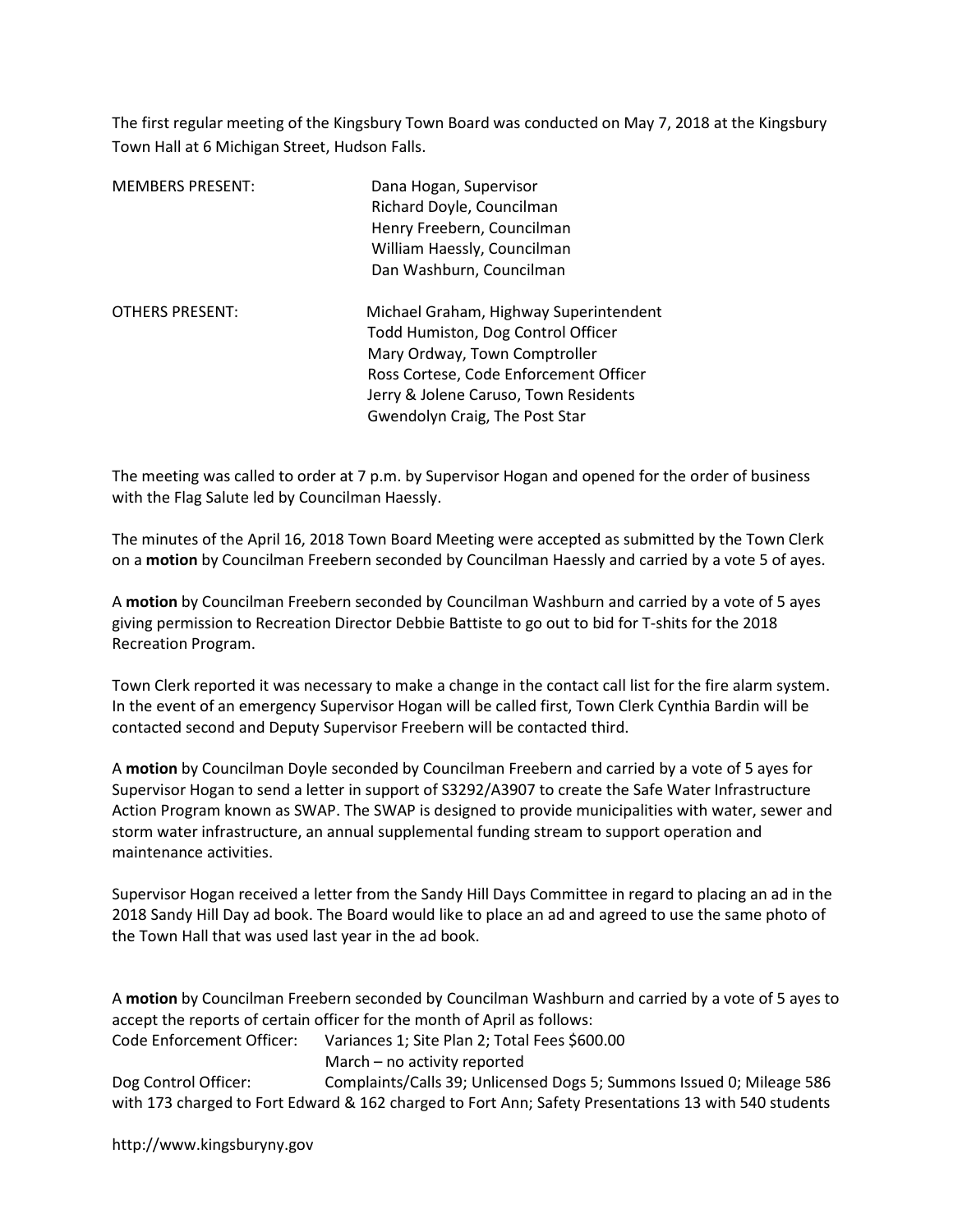Town Clerk: Paid to EnCon \$252.24; Paid to Supervisor \$2,915.59; Paid to NYS Dept. of Health \$112.50; Paid to the Village of Hudson Falls \$312.00; Paid to Ag & Markets for Population Control \$138.00 Town Comptroller: Receipts \$97,536.67; Disbursements \$183,891.18 For March – Town Justice; Fees Collected: \$23,849.90 Assessor: Sales Transmittal Report

#### TOWN CLERK REPORT:

The Town Clerk reported she had received a certified letter from Borgos &DelSignore to provide a Notice and a request for a waiver from the 30-day filing requirement for a liquor license to David Mattes, the new owner of The Rock Sports Bar located at 1066 State Route 196. Town Clerk reported she will be out of the office from May  $9<sup>th</sup>$  to May  $11<sup>th</sup>$ .

#### COMPTROLLER REPORT:

Mary Ordway met with Lynn Derway who works for NYCLASS; which stands for New York Cooperative Assets Securities System. NYCLASS is a short-term, highly liquid investment fund, designed specifically for the public sector. NYCLASS provides the opportunity to invest funds on a cooperative basis in shortterm investments which are carefully chosen to yield favorable returns while providing maximum safety and security. NYCLASS is structured in accordance with New York State General Municipal Law. The Municipal Cooperation Agreement is administered by an elected Governing Board of up to fifteen members. A board member must either be a participant, a participant's chief financial officer, another designated officer or employee of the participant who has knowledge and expertise in financial matters. The Board of NYCLASS retains the services of Public Trust Advisors LLC located in Denver who provides administrative and marketing services to NYCLASS. Comptroller Ordway is interested because at this time Glens Falls National Bank is currently paying .1% interest and NYCLASS is currently yielding 1.62%. She explained there is a Municipal Cooperation Resolution which must be passed by the Board so the Town is able to participate in the plan. A motion by Councilman Freebern seconded by Councilman Doyle and carried by a vote of 5 ayes authorizing Comptroller Mary Ordway to be the key contact for NYCLASS. A motion by Councilman Freebern seconded by Councilman Doyle and carried by a vote of 5 ayes to adopt the Municipal Cooperation Resolution; pending Town Attorney review.

# Municipal Cooperation Resolution

 WHEREAS, New York General Municipal Law, Article 5-G, Section 119-o (section 119-o) empowers municipal corporations [defined in Article 119-n to include school districts, boards of cooperative educational services, counties, cities, town, and villages and districts] to enter into, amend, cancel, and terminate agreements for the performance among themselves (or one for the other) of their respective functions, powers, and duties on a cooperative or contract basis:

 WHEREAS THE Town of Kingsbury wishes to invest portions of its available investments funds in cooperation with other corporations and/or districts pursuant to a municipal cooperation agreement;

WHEREAS THE Town of Kingsbury wishes to assure the safety and liquidity of its funds;

Now, therefore, it is hereby resolved as follows: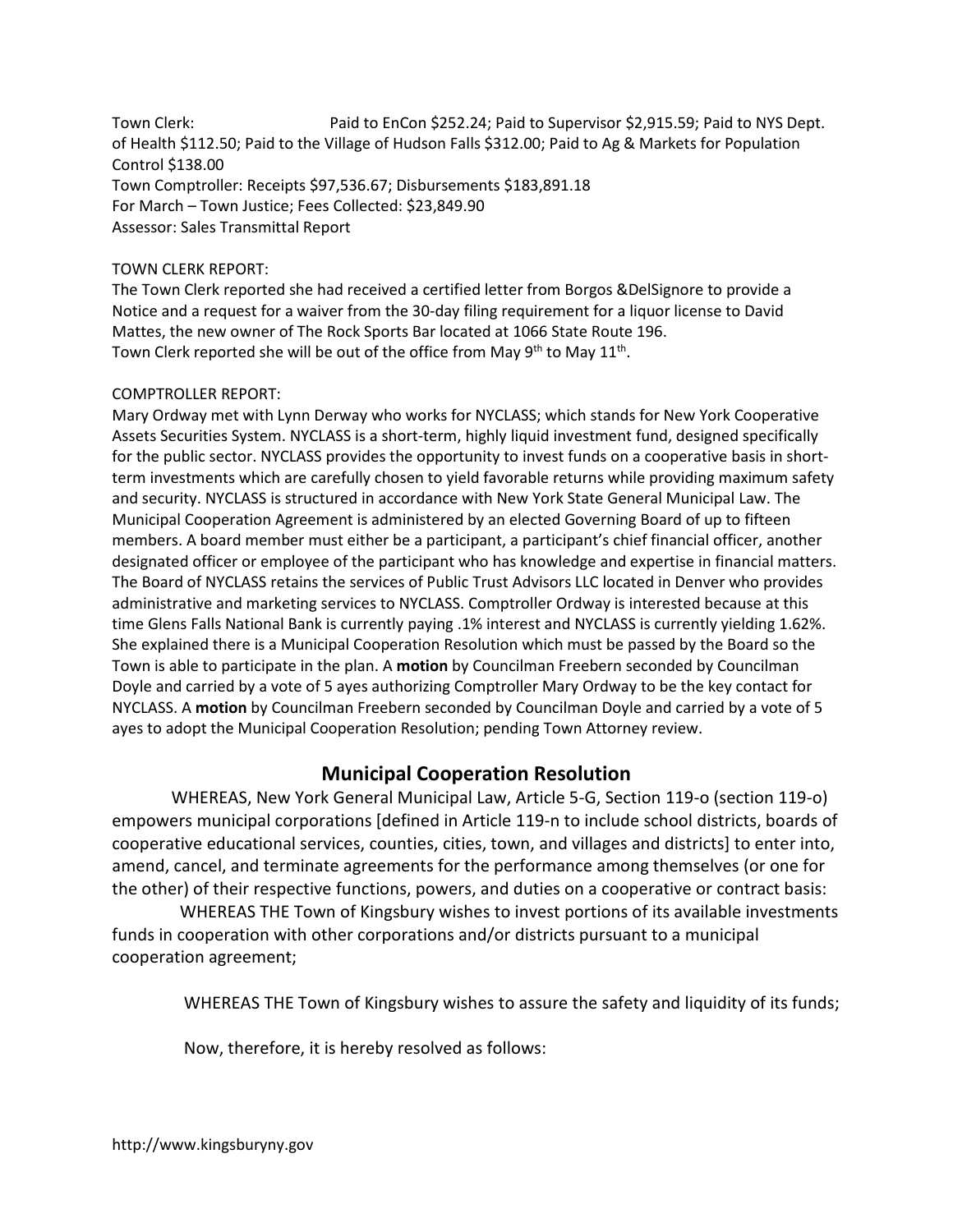That Comptroller Mary Ordway is hereby authorized to execute and deliver the Cooperative Investment Agreement in the name of and on behalf of the Town of Kingsbury.

Key Contact Signature Title

Mary Ordway

Town Comptroller

**Date** and the contract of the contract of the contract of the contract of the contract of the contract of the contract of the contract of the contract of the contract of the contract of the contract of the contract of the

A motion by Councilman Freebern seconded by Councilman Doyle and carried by a vote of 5 ayes to include New York Cooperative Liquid Assets Securities System (NYCLASS) as an official depository for deposit and safekeeping of Town funds; pending Town Attorney review.

Debbie Bell of the Capital Financial Group, Inc. has been the contact for health and dental insurance for many years. Ms. Bell is leaving Capital Financial Group, Inc. and will be employed with Asset Strategies. Comptroller Mary Ordway is requesting the Town Board appoint Ms. Bell as our broker of record. Mary explained the insurance won't change, Ms. Bell will be able to sell the same insurance plans because it is community rated, it does not matter who the broker is and the commission is built into the premium. A **motion** by Councilman Freebern seconded by Councilman Haessly and carried by a vote of 5 ayes to appoint Debbie Bell of Asset Strategies as the broker of record for the Town. Councilman Doyle has no objections but would like the Town to research other options in July; the current health insurance policy will expire September 30, 2018.

Dog Control Officer Todd Humiston uses his personal cell phone for all calls related to Dog Control. A motion by Councilman Freebern seconded by Councilman Doyle and carried by a vote of 5 ayes to reimburse Dog Control Officer Todd Humiston \$40.00 per month (to be paid quarterly) for cell phone charges.

# DOG CONTROL OFFICER REPORT:

Todd Humiston reported he has three pending legals: the draft of the update of Dog Control which is being prepared by Attorney Stockwell, a dangerous dog case and contempt for nonpayment on a dangerous dog case. The Dog Safety Program for students is complete for this year; with 13 presentations for 540 students. Supervisor Hogan commented he witnessed a child using techniques taught by Humiston when approached by a dog. Todd Humiston will attend the Dog Control Officer Conference on Wednesday and Thursday and he will be teaching a class. On Saturday May 5, 2018 a rabies clinic was conducted at the Kingsbury Highway Garage with approximately 70 to 80 rabies shots administered.

## HIGHWAY SUPERINTENDENT REPORT:

A motion by Councilman Freebern seconded by Councilman Haessly and carried by a vote of 5 ayes for the following agreement:

AGREEMENT TO SPEND TOWN HIGHWAY FUNDS TOWN OF KINGSBURY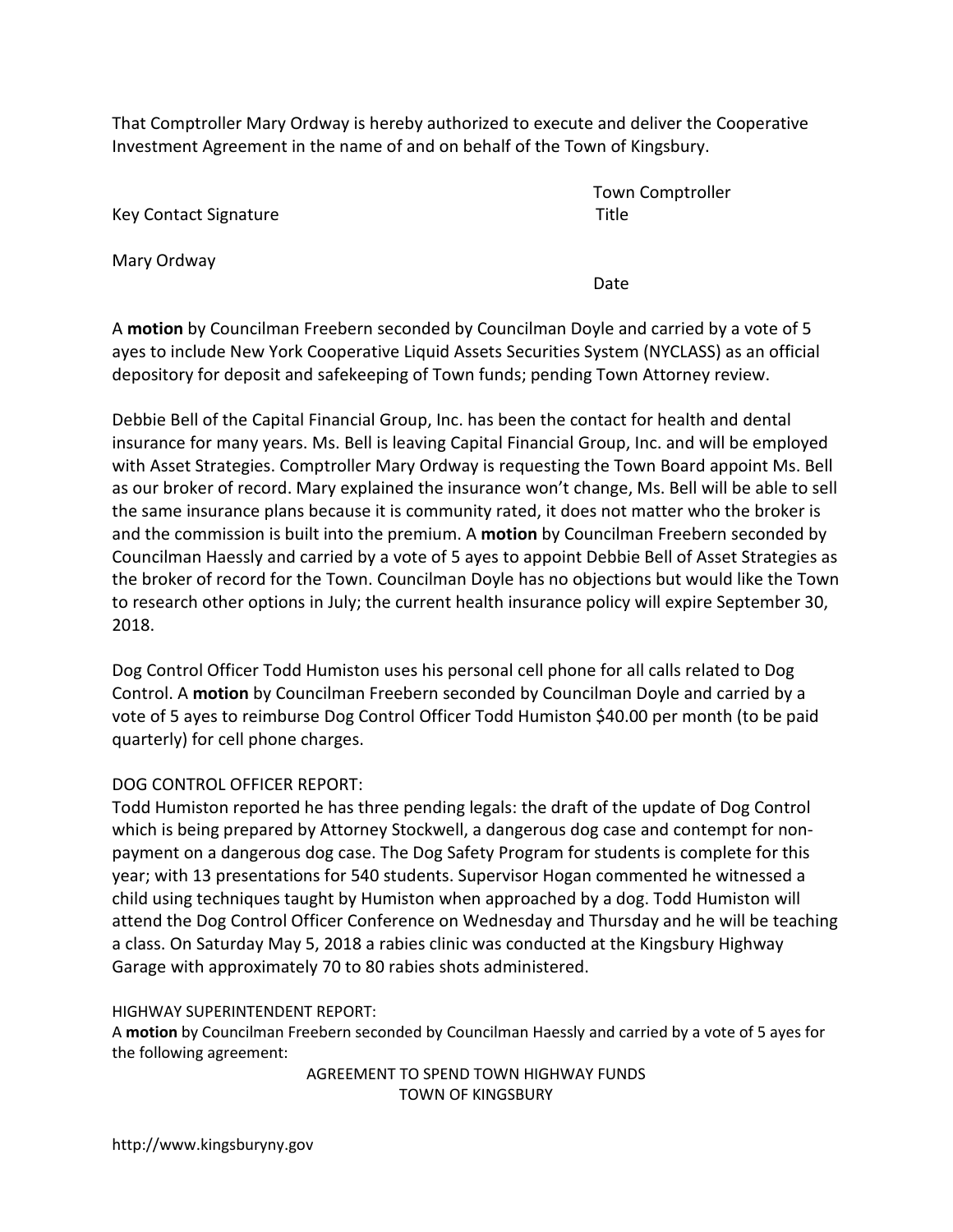#### YEAR 2018

 Pursuant to the provisions of Section 284 of the Highway law, we agree that monies levied and collected for the repair and improvement of highways, and received from the State for the repair and improvement of highways, shall be expended as follows:

 1 GENERAL REPAIRS. The sum of \$116,800 may be expended for general repairs upon 53.06 miles of town highways, including sluices, culverts and bridges having a span of less than five feet and boardwalks or the renewals thereof.

2 CAPITAL IMPROVEMENTS. The following sums shall be set aside to be expended for the improvement of town highways; \$296,800 Total \$413,600.00

| On the road commencing at<br>And leading to<br>A distance of<br>Sum of<br>Type<br>6 TOP<br>Thickness 1 1/2 "   | State Route 4<br><b>VAUGHN ROAD</b><br>1.98 miles, there shall be expended not over the<br>\$171,907<br>Width of traveled surface<br>20'<br>Subbase PAVEMENT                |
|----------------------------------------------------------------------------------------------------------------|-----------------------------------------------------------------------------------------------------------------------------------------------------------------------------|
| On the road commencing at<br>And leading to<br>A distance of<br>Sum of<br>Type<br>6 TOP<br>Thickness 1 1/2"    | State Route 4<br><b>BALDWIN CORNERS ROAD</b><br>.31 miles, there shall be expended not over the<br>\$28,063<br>Width of traveled surface<br>20'<br>Subbase PAVEMENT         |
| On the road commencing at<br>And leading to<br>A distance of<br>Sum of<br>Type<br>6 TOP<br>Thickness 1 1/2"    | <b>STATE ROUTE 149</b><br><b>O'CONNOR LANE</b><br>.08 miles, there shall be expended not over the<br>\$4,991<br>Width of traveled surface<br>20'<br>Subbase PAVEMENT        |
| On the road commencing at<br>And leading to<br>A distance of<br>Sum of<br>Type<br>3 BINDER<br>Thickness 2 1/2" | <b>COUNTY ROUTE 41</b><br><b>TOW PATH ROAD</b><br>.26 miles, there shall be expended not over the<br>\$20,494<br>Width of traveled surface<br>18'<br>Subbase GRAVEL         |
| On the road commencing at<br>And leading to<br>A distance of<br>Sum of<br>Type<br>3 BINDER<br>Thickness 3"     | PLEASANTVIEW DRIVE<br>DEAD END PLEASANTVIEW DR.<br>.19 miles, there shall be expended not over the<br>\$31,277<br>Width of traveled surface<br>20'<br><b>Subbase GRAVEL</b> |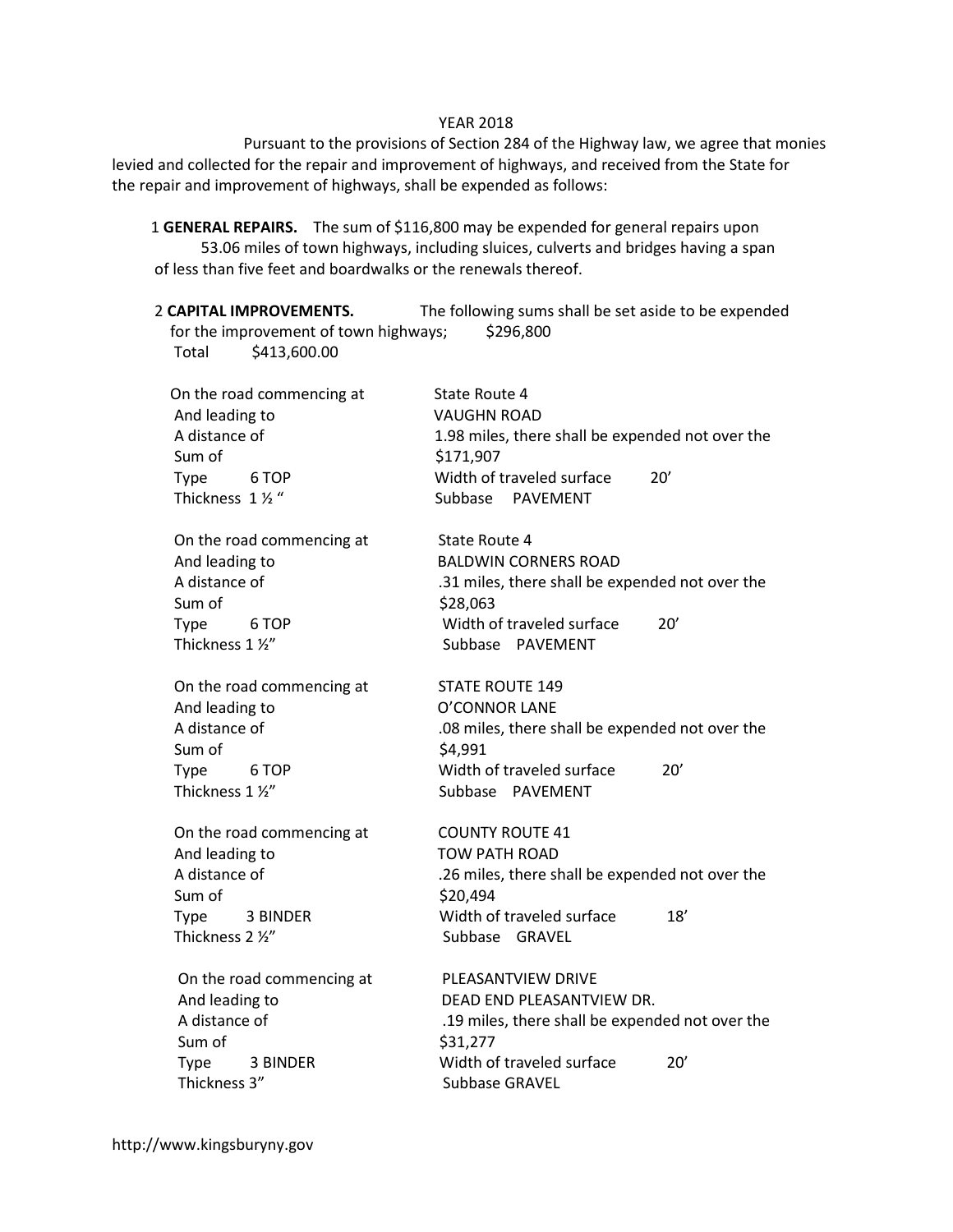Executed in duplicate this  $7<sup>TH</sup>$  DAY OF MAY 2018

 $\overline{\phantom{a}}$  , and the contract of the contract of the contract of the contract of the contract of the contract of the contract of the contract of the contract of the contract of the contract of the contract of the contrac

 $\overline{\phantom{a}}$  , and the contract of the contract of the contract of the contract of the contract of the contract of the contract of the contract of the contract of the contract of the contract of the contract of the contrac

\_\_\_\_\_\_\_\_\_\_\_\_\_\_\_\_\_\_\_\_\_\_\_\_\_\_\_ \_\_\_\_\_\_\_\_\_\_\_\_\_\_\_\_\_\_\_\_\_\_\_\_\_\_\_\_\_

Councilman Councilman

Supervisor **Councilman** 

Councilman **Councilman Highway Superintendent** 

Superintendent Graham reported the total cost would be \$255,791.00; the amount in the 2018 budget is \$296,800.00.

The highway crew has been cutting some trees and did a small project on a culvert on New Swamp Road.

Superintendent of Highways Michael Graham invited Supervisor Hogan to a banquet for the Town Highway Superintendents where scholarships are awarded. Superintendent Graham explained that fundraisers are conducted by the Town Highway Superintendents and two scholarships are awarded each year to Washington County students for Mechanical Engineering & Electrical Engineering. The student receives \$2,000.00 for college and the other scholarship is for \$1,000.00 at ACC. Supervisor Hogan thanked Superintendent Graham for the invitation to the banquet, he had no idea the fundraising for scholarships occurred.

## COUNCILMAN REPORT:

Councilman Haessly expressed his concern with the placement of handicapped parking and the entrances at the proposed Cumberland Farms. Code Enforcement Ross Cortese explained Cumberland Farms has received no approval at this time and are re-applying to the Planning Board. Councilman Haessly is also concerned with the status of sewer and water billing. Comptroller Ordway stated she does not believe it has gone anywhere. Supervisor Hogan will touch base with Attorney Matt Fuller.

Councilman Haessly visited the Highway Garage and is working on a USDA Grant. Superintendent of Highways has prepared a list of priorities.

Councilman Doyle reported that he, Councilman Haessly, Assessor Colleen Adamec and Attorney Meyer met to discuss the PILOT agreement with Cypress Creek. Councilman Haessly has created a spreadsheet with some possibilities. Councilman Doyle would like to so some additional analysis on how this is going to tie in between the Town and County. The Town has adopted a Local Law which grants tax exemptions for solar energy structures, but the County has not. Councilman Doyle would like to discuss it all at the same time. Councilman Doyle explained there is a sizeable difference between Assessor Adamec and Cypress Creek in the assessed evaluation for the installation. Councilman Doyle will have a suggestion for the next meeting.

# SUPERVISOR REPORT:

Supervisor Hogan spoke about the DASNY Grant the Town received last year for water extensions, water connectors connecting the Town and Village water to assist in an emergency situation and quick adapt fittings for fire hydrants. Water Superintendent James Chase contacted Supervisor Hogan and stated the quick adaptors were very effective and potentially saved a life at a fire on Ninth Avenue. When the firemen arrived at the scene of the fire the resident was inside the home and got wet.

http://www.kingsburyny.gov